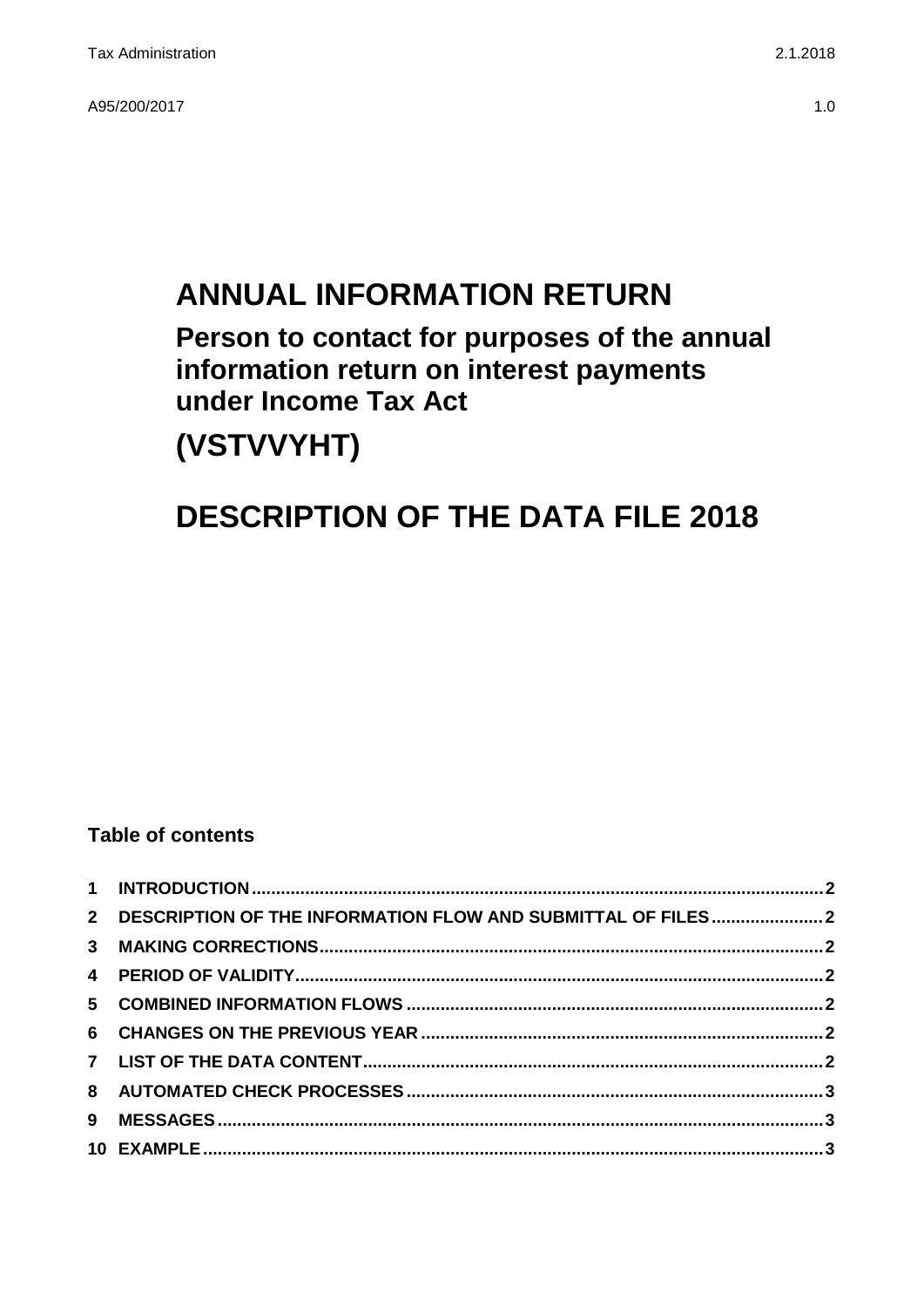### **Version history**

| Date     | Version | <b>Description</b>                              |
|----------|---------|-------------------------------------------------|
| 2.1.2018 |         | First release concerning the 2018 taxable year. |

#### <span id="page-1-0"></span>**1 INTRODUCTION**

This guidance explains the structure of the required inbound file and the check procedures that follow. For more information, see tax.fi > About us > Information and material on taxation > IT developers > e-Filing guidance > Electronic filing of information returns General description.

#### <span id="page-1-1"></span>**2 DESCRIPTION OF THE INFORMATION FLOW AND SUBMITTAL OF FILES**

For more information and instructions, go to the 'Annual Information Returns' pages of the Website > Forms > Annual information.

For more information on how filers must identify themselves electronically, on the requirements on Katso ID and Katso Role, and on the information flow's check routine for authorizations, click [here.](https://www.ilmoitin.fi/webtamo/sivut/IlmoituslajiRoolit?kieli=en&tv=VSTVVYHT)

#### <span id="page-1-2"></span>**3 MAKING CORRECTIONS**

For more information, see tax.fi > About us > Information and material on taxation > IT developers > e-Filing guidance > Making corrections to e-filed submittals of information returns.

#### <span id="page-1-3"></span>**4 PERIOD OF VALIDITY**

This specification sets out the requirements of file formatting that come into force 25 January 2018 and continue to be in force until a new version of this specification is released.

Due date of filing is 31 January 2019.

#### <span id="page-1-4"></span>**5 COMBINED INFORMATION FLOWS**

You may send us the following flows in the same computer file as you are sending your VSTVVYHT flow:

- VSTVERIE

#### <span id="page-1-5"></span>**6 CHANGES ON THE PREVIOUS YEAR**

| Version            | Data Name | Data element    | <b>Description</b> |
|--------------------|-----------|-----------------|--------------------|
| $\sqrt{ }$<br>. .U | 15-18/058 | Year of payment | Year changed       |

#### <span id="page-1-6"></span>**7 LIST OF THE DATA CONTENT**

| Position   Code   P/V |     |   | L/T | <b>Description</b>                                                                      | Format          | Permissible     |
|-----------------------|-----|---|-----|-----------------------------------------------------------------------------------------|-----------------|-----------------|
|                       |     |   |     |                                                                                         |                 | values          |
| $1 - 8$               | 000 | P |     | File identifier                                                                         | AN <sub>8</sub> | <b>VSTVVYHT</b> |
| 10                    | 082 | ٧ |     | <b>Deletion</b>                                                                         | A <sub>1</sub>  | D               |
| $15 - 18$             | 058 | P |     | Year of payment<br>The year of payment is the calendar year when<br>payment took place. | <b>VVVV</b>     | 2018            |